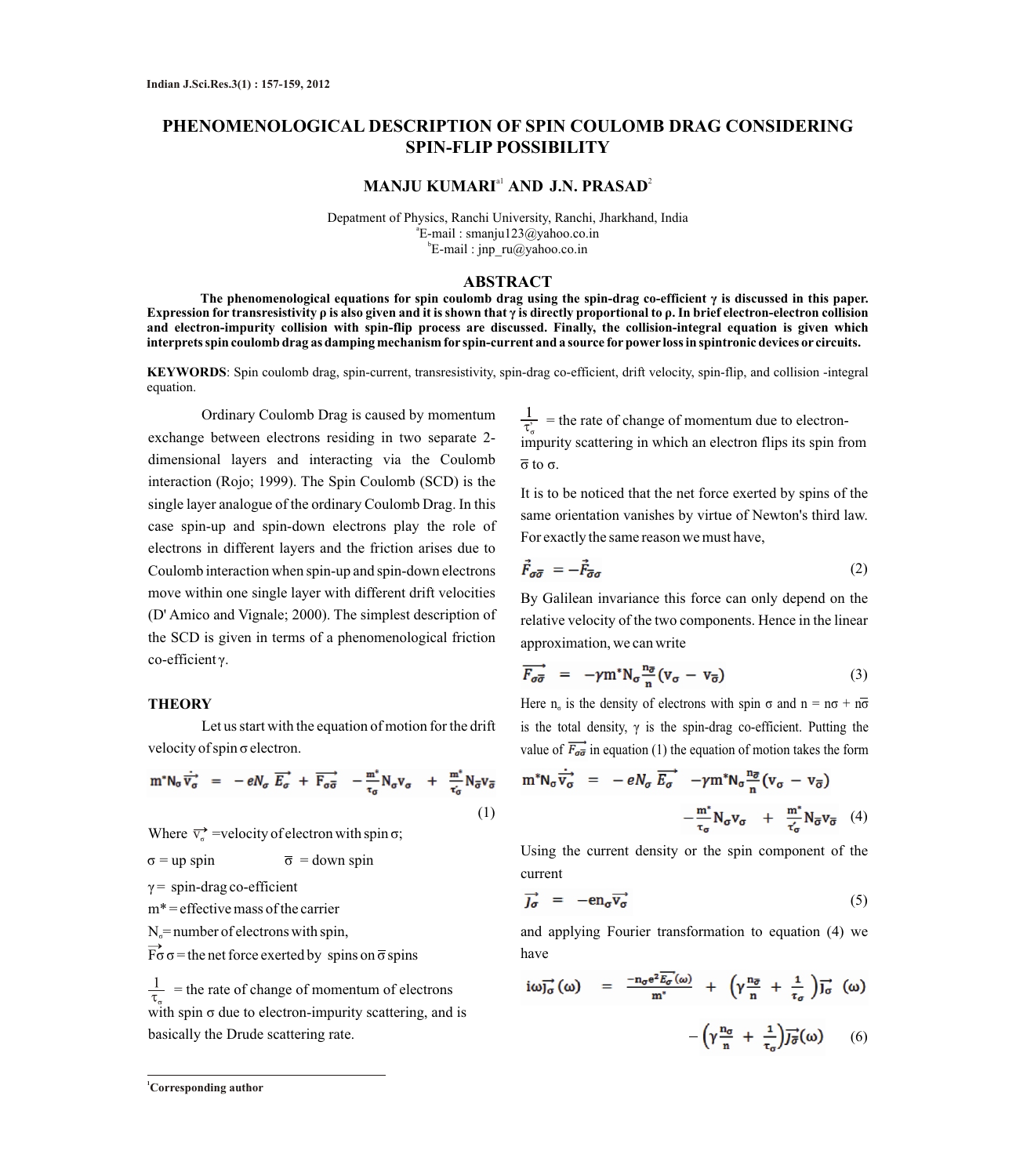The resistivity matrix  $\rho \sigma \overline{\sigma}$  is defined as the co-efficient of proportionality between the electric field and the current,

$$
\overrightarrow{E_{\sigma}} = \sum_{\overrightarrow{\sigma}} \rho_{\sigma \overrightarrow{\sigma}} \overrightarrow{J_{\overrightarrow{\sigma}}} \tag{7}
$$

Inverting equation (5) gives us the electric field

$$
\overrightarrow{E_{\sigma}}(\omega) = \left(\frac{-i\omega m^*}{n_{\sigma}e^2} + \frac{m^*}{n_{\sigma}e^2\tau_{\sigma}} + \gamma \frac{m^*n_{\overline{\sigma}}}{n n_{\sigma}e^2}\right) \overrightarrow{J_{\sigma}}(\omega) \n- \left(\frac{m^*}{n_{\sigma}e^2\tau_{\sigma}} + \gamma \frac{m^*}{n e^2}\right) \overrightarrow{J_{\sigma}}(\omega) \quad (8)
$$

Comparing equation (7) and (8) the complete form of the resistivity matrix  $\rho \sigma \sigma$  is written as:

$$
\begin{bmatrix}\n\frac{-i\omega m^*}{n_{\sigma}e^2} + \frac{m^*}{n_{\sigma}e^2\tau_{\sigma}} + \gamma \frac{m^*n_{\overline{\sigma}}}{n_{\sigma}e^2} & -\frac{m^*}{n_{\sigma}e^2\tau_{\sigma}} - \gamma \frac{m^*}{n_{\overline{\sigma}}^2} \\
-\frac{m^*}{n_{\overline{\sigma}}e^2\tau_{\overline{\sigma}}} - \gamma \frac{m^*}{n_{\overline{\sigma}}^2} & \frac{-i\omega m^*}{n_{\overline{\sigma}}e^2} + \frac{m^*}{n_{\overline{\sigma}}e^2\tau_{\overline{\sigma}}} + \gamma \frac{m^*n_{\overline{\sigma}}}{n_{\overline{\sigma}}e^2}\n\end{bmatrix}
$$
\n(9)

## **DISCUSSION**

Several feature of this matrix are noteworthy. First, the matrix is symmetric due to the relation

$$
\frac{1}{n_{\overline{\sigma}}\tau_{\overline{\sigma}}} = \frac{1}{n_{\sigma}\tau_{\sigma}}
$$
(10)

Second, the off diagonal terms are negative, which

can be explained as the appearance of a finite transresistivity. The transresistivity is induced in the up-spin channel by a current flowing in the down-spin channel when the up-spin current is zero. This is completely analogous to the transresistivity measured in the Coulomb drag experiments with electrons in two separate layers. Since a down-spin current in the positive direction tends to drag along the up-spins, a negative electric field is needed to maintain the zero value of the up-spin current.

Finally, the SCD appears in both diagonal and offdiagonal terms so the total contribution cancels out, if the drift velocities of up and down spins are equal. This is in agreement with the Newton's law enunciated in Equation (2). Due to the extreme smallness of the spin-flip rate  $\frac{1}{\tau'}$  the off-diagonal resistivity is controlled almost entirely by the term of Coulomb interaction. i.e. we can safely assume

$$
\rho_{\sigma\bar{\sigma}} = -\gamma \frac{m^*}{ne^2} \tag{11}
$$

and  $\gamma$  is directly proportional to the spin-transresistivity (D' Amico and Vignale, 2002).

At very low temperature spin-flip process

dominates because in this limit the Coulomb scattering is suppressed by phase space restrictions (Pauli's exclusion Principle) and  $\gamma$  tends to zero as T<sup>2</sup> in 3D and T<sup>2</sup> log T in 2D (D' Amico and Vignale, 2003). However, the spin-flip process from electron-impurity collisions does not effectively contribute to momentum transfer between the two spin channels. An up-spin electron that collides with an impurity and flips its spin-orientation from up to down is almost equally likely to emerge in any direction, so the momentum transfer from the up-to the down-spin orientation is minimal and independent of the down-spin. But, the situation looks quite different for electron-electron collisions. The collision of an up-spin electron with a downspin electron leads to a momentum transfer that is preferently oriented against the relative velocity of the two electrons and is proportional to the latter (D' Amico and Vignale, 2002).

In further studies (Badalyan, et al., 2008; Hankiewicz and Vignale, 2006) using Boltzmann's approach in absence of spin-orbit interactions, the electron-electron contribution to the collision derivative takes the form

$$
\dot{f}_{\sigma}(\vec{k})_{c,e-e} \simeq -\frac{1}{k_{B}T} \sum_{k'pp'} W_{c}(k_{\sigma},p-\sigma;k'_{\sigma},p'-\sigma)
$$

$$
\times [hV_{\sigma}-hV_{-\sigma}](k-k')f_{0\sigma}(\varepsilon_{k})f_{0-\sigma}(\varepsilon_{p})f_{0\sigma}(-\varepsilon_{k'})
$$

$$
\times f_{0-\sigma}(-\varepsilon_{p'})\delta_{k+p,k'+p'}\delta(\varepsilon_{k\sigma}+\varepsilon_{p-\sigma}-\varepsilon_{k'\sigma}-\varepsilon_{p'-\sigma})
$$
(12)

Where  $T=$  temperature,  $k_B =$  Boltzmann's constant. This equation is known as collision-integral equation which is proportional to the difference of velocities for spin-up and spin-down electrons. Therefore, if a finite spin current is set up through the application of an external field then the coulomb interaction will tend to equalize the net momenta of the two spin components causing  $(V\sigma - V\overline{\sigma})$  to decay. Thus, it can be interpreted as a damping mechanism for spin-current. As SCD provides an intrinsic decay mechanism for spin-polarized current it is therefore a source for power loss in a spintronic circuit or device (D' Amico and Ullrich, 2006). We find that if the external driving force couple in a different way to the two spins components such that the average spin-velocities are different, the SCD term